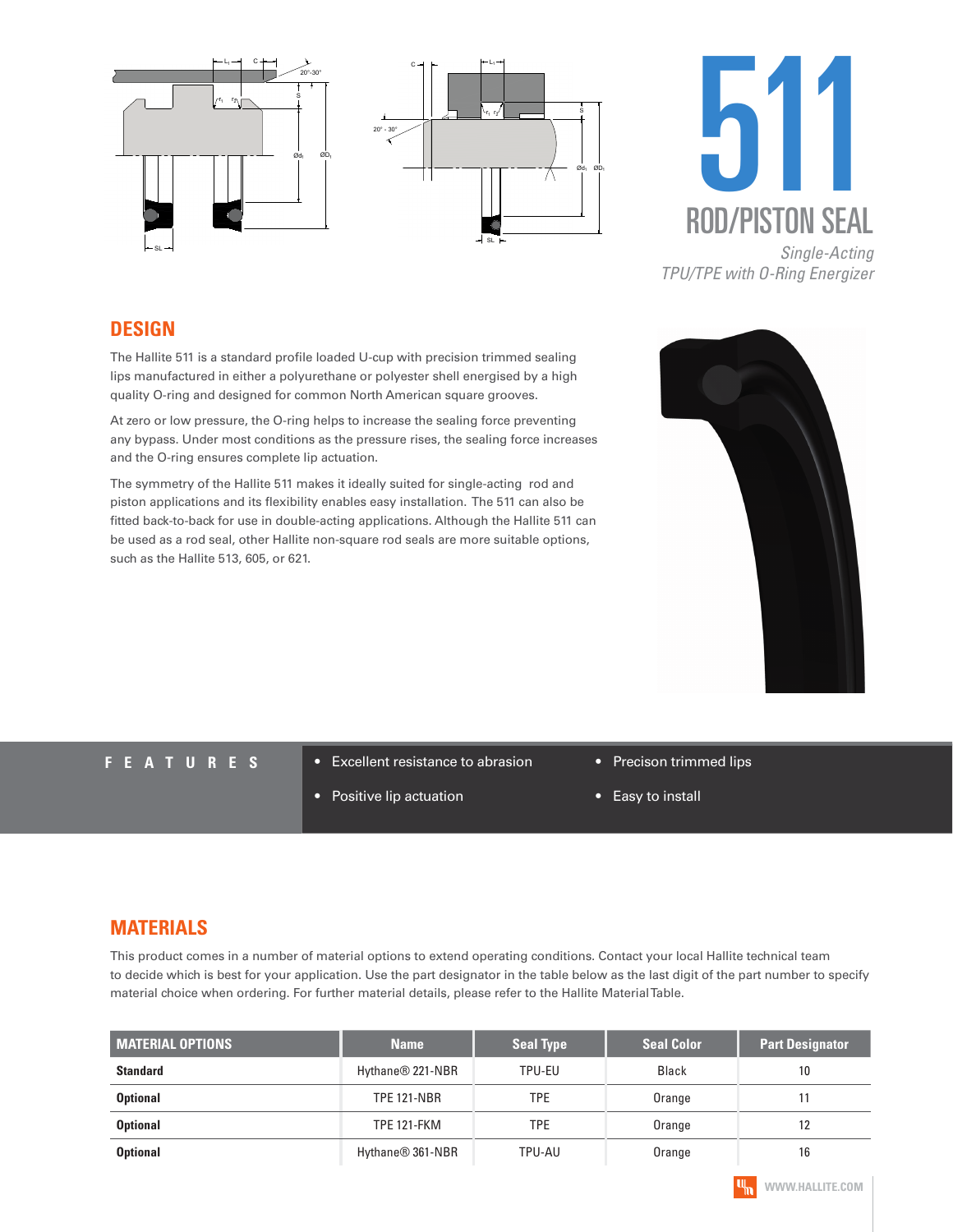## **TECHNICAL DETAILS**

<u>LC</u>

**NOTE**

**NOTE**

| I OPERATING CONDITIONS   | <b>METRIC</b>                   | <b>INCH</b>                   |
|--------------------------|---------------------------------|-------------------------------|
| <b>Maximum Speed</b>     | 0.5 <sub>m</sub> /sec           | $1.5$ ft/sec                  |
| <b>Temperature Range</b> | $-40\degree$ C +110 $\degree$ C | $-40^{\circ}F + 230^{\circ}F$ |
| <b>Maximum Pressure</b>  | 350 bar                         | 5000 psi                      |

Data given are maximum values and can apply depending on specific application. Maximum ratings of temperature, pressure, or operating speeds are dependent on fluid medium, surface, gap value, and other variables such as dynamic or static service. Maximum values are not intended for use together at the same time, e.g. max temperature and max pressure. Please contact your Hallite technical representative for application support.

| <b>MAXIMUM EXTRUSION GAP -</b><br><b>1/4 SECTION AND ABOVE</b> |       |       |       |
|----------------------------------------------------------------|-------|-------|-------|
| <b>Pressure bar</b>                                            | 160   | 250   | 350   |
| <b>Maximum Gap mm</b>                                          | 0.60  | 0.50  | 0.40  |
| Pressure psi                                                   | 2400  | 3750  | 6000  |
| <b>Maximum Gap in</b>                                          | 0.024 | 0.020 | 0.016 |

Figures show the maximum permissible gap all on one side using minimum rod Ø and maximum clearance Ø. Refer to Housing Design section.

| <b>SURFACE ROUGHNESS</b>                | umRa        | µmRz               | umRt              | <b>uinRa</b>     | <b>uinRz</b>     | <b>uinRt</b> |
|-----------------------------------------|-------------|--------------------|-------------------|------------------|------------------|--------------|
| <b>Dynamic Sealing Face Rod - Ød.</b>   | $0.1 - 0.4$ | $1.6$ max          | 4 max             | $4 - 16$         | $63 \text{ max}$ | $157$ max    |
| <b>Static Sealing Face Rod - ØD</b>     | $1.6$ max   | 6.3 <sub>max</sub> | 10 <sub>max</sub> | $63 \text{ max}$ | $250$ max        | 394 max      |
| <b>Dynamic Sealing Face Piston - ØD</b> | $0.1 - 0.4$ | $1.6$ max          | 4 max             | $4 - 16$         | $63 \text{ max}$ | $157$ max    |
| <b>Static Sealing Face Piston - Ød.</b> | $1.6$ max   | 6.3 <sub>max</sub> | 10 <sub>max</sub> | $63$ max         | $250$ max        | 394 max      |
| <b>Static Housing Faces L.</b>          | $3.2$ max   | 10 <sub>max</sub>  | $16$ max          | $125$ max        | 394 max          | $630$ max    |

| <b>RADII</b>                     |       |       |       |       |       |       |       |
|----------------------------------|-------|-------|-------|-------|-------|-------|-------|
| Groove Section $\leq$ S in       | 0.125 | 0.187 | 0.250 | 0.312 | 0.375 | 0.500 | 0.625 |
| <b>Min Chamfer C in</b>          | 0.093 | 0.093 | 0.125 | 0.156 | 0.187 | 0.187 | 0.217 |
| Max Fillet Rad r <sub>1</sub> in | 0.008 | 0.008 | 0.016 | 0.032 | 0.032 | 0.032 | 0.047 |
| Max Fillet Rad r, in             | 0.016 | 0.016 | 0.032 | 0.047 | 0.047 | 0.047 | 0.062 |

**NOTE**

Please refer to specified tolerances in the introduction page of the Hallite 500 Series.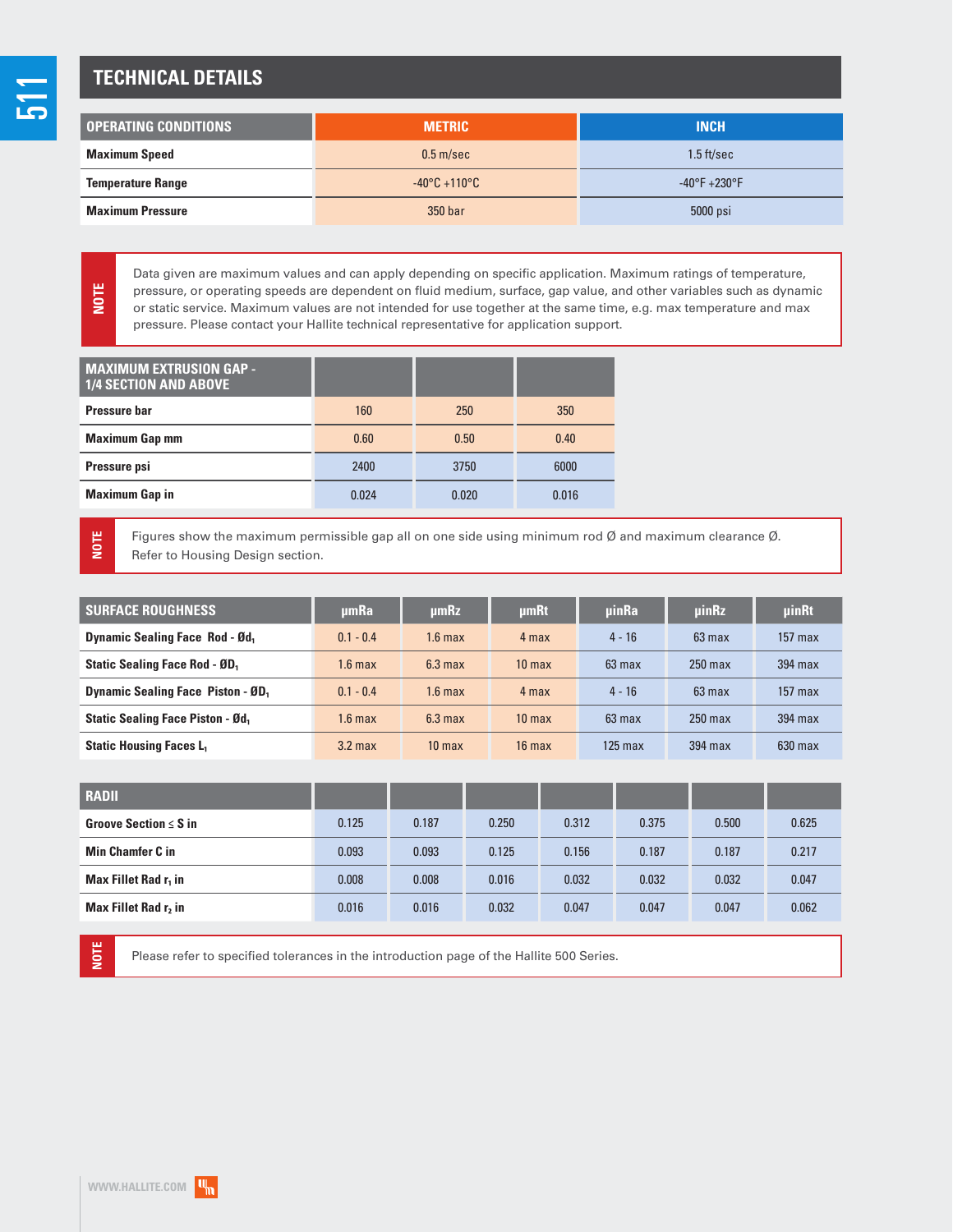





## **PART NUMBER RANGE**

| <b>INCH</b>              |                             |                          |       |                  |             |  |  |
|--------------------------|-----------------------------|--------------------------|-------|------------------|-------------|--|--|
| $\mathbf{0}\mathbf{d}_1$ | $\mathbf{g}_{\mathbf{D}_1}$ | <b>SL</b>                | L,    | <b>STANDARD</b>  | <b>PART</b> |  |  |
|                          |                             |                          |       | <b>REFERENCE</b> | No.         |  |  |
|                          |                             | <b>1/8 CROSS SECTION</b> |       |                  |             |  |  |
| 0.063                    | 0.313                       | 0.125                    | 0.138 | 12500063         | 8920810     |  |  |
| 0.125                    | 0.375                       | 0.125                    | 0.138 | 12500125         | 8900810     |  |  |
| 0.188                    | 0.438                       | 0.125                    | 0.138 | 12500188         | 8800110     |  |  |
| 0.250                    | 0.500                       | 0.125                    | 0.138 | 12500250         | 8800210     |  |  |
| 0.313                    | 0.563                       | 0.125                    | 0.138 | 12500313         | 8902810     |  |  |
| 0.375                    | 0.625                       | 0.125                    | 0.138 | 12500375         | 8800410     |  |  |
| 0.438                    | 0.688                       | 0.125                    | 0.138 | 12500438         | 8905110     |  |  |
| 0.500                    | 0.750                       | 0.125                    | 0.138 | 12500500         | 8800610     |  |  |
| 0.563                    | 0.813                       | 0.125                    | 0.138 | 12500563         | 8844610     |  |  |
| 0.625                    | 0.875                       | 0.125                    | 0.138 | 12500625         | 8800810     |  |  |
| 0.688                    | 0.938                       | 0.125                    | 0.138 | 12500688         | 8801010     |  |  |
| 0.750                    | 1.000                       | 0.125                    | 0.138 | 12500750         | 8801110     |  |  |
| 0.813                    | 1.063                       | 0.125                    | 0.138 | 12500813         | 8815310     |  |  |
| 0.875                    | 1.125                       | 0.125                    | 0.138 | 12500875         | 8801410     |  |  |
| 0.938                    | 1.188                       | 0.125                    | 0.138 | 12500938         | 8844810     |  |  |
| 1.000                    | 1.250                       | 0.125                    | 0.138 | 12501000         | 8801610     |  |  |
| 1.063                    | 1.313                       | 0.125                    | 0.138 | 12501063         | 8801810     |  |  |
| 1.125                    | 1.375                       | 0.125                    | 0.138 | 12501125         | 8801910     |  |  |
| 1.188                    | 1.438                       | 0.125                    | 0.138 | 12501188         | 8921310     |  |  |
| 1.250                    | 1.500                       | 0.125                    | 0.138 | 12501250         | 8802210     |  |  |
| 1.375                    | 1.625                       | 0.125                    | 0.138 | 12501375         | 8802410     |  |  |
| 1.500                    | 1.750                       | 0.125                    | 0.138 | 12501500         | 8802610     |  |  |
| 1.625                    | 1.875                       | 0.125                    | 0.138 | 12501625         | 8802810     |  |  |
| 1.750                    | 2.000                       | 0.125                    | 0.138 | 12501750         | 8803010     |  |  |
| 1.875                    | 2.125                       | 0.125                    | 0.138 | 12501875         | 8803210     |  |  |
| 2.000                    | 2.250                       | 0.125                    | 0.138 | 12502000         | 8803410     |  |  |
| 2.250                    | 2.500                       | 0.125                    | 0.138 | 12502250         | 8803810     |  |  |
| 2.375                    | 2.625                       | 0.125                    | 0.138 | 12502375         | 8815610     |  |  |
| 2.500                    | 2.750                       | 0.125                    | 0.138 | 12502500         | 8800310     |  |  |
| 2.750                    | 3.000                       | 0.125                    | 0.138 | 12502750         | 8817910     |  |  |
| 2.875                    | 3.125                       | 0.125                    | 0.138 | 12502875         | 8814210     |  |  |

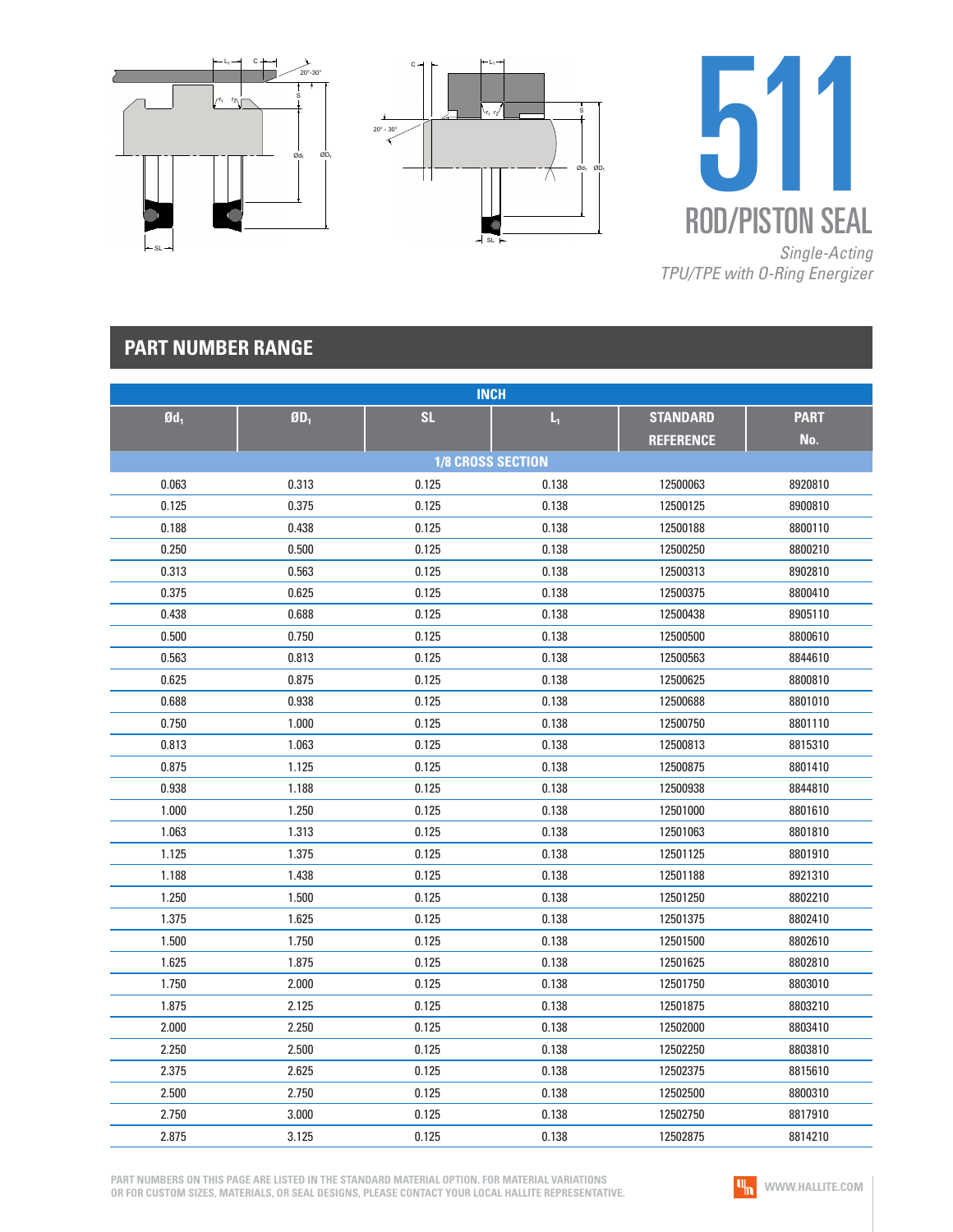

| <b>INCH</b>       |                          |                    |       |                  |             |  |  |
|-------------------|--------------------------|--------------------|-------|------------------|-------------|--|--|
| $\mathfrak{gd}_1$ | $\mathbf{0}\mathbf{D}_1$ | <b>SL</b>          | L,    | <b>STANDARD</b>  | <b>PART</b> |  |  |
|                   |                          |                    |       | <b>REFERENCE</b> | No.         |  |  |
| 3.000             | 3.250                    | 0.125              | 0.138 | 12503000         | 8804510     |  |  |
| 3.250             | 3.500                    | 0.125              | 0.138 | 12503250         | 8819610     |  |  |
| 3.500             | 3.750                    | 0.125              | 0.138 | 12503500         | 8815810     |  |  |
| 3.750             | 4.000                    | 0.125              | 0.138 | 12503750         | 8818710     |  |  |
| 3.875             | 4.125                    | 0.125              | 0.138 | 12503875         | 8816510     |  |  |
| 4.000             | 4.250                    | 0.125              | 0.138 | 12504000         | 8805210     |  |  |
| 4.250             | 4.500                    | 0.125              | 0.138 | 12504250         | 8819710     |  |  |
| 4.750             | 5.000                    | 0.125              | 0.138 | 12504750         | 8818110     |  |  |
| 4.875             | 5.125                    | 0.125              | 0.138 | 12504875         | 8816710     |  |  |
|                   |                          | 5/32 CROSS SECTION |       |                  |             |  |  |
| 1.000             | 1.313                    | 0.156              | 0.172 | 15651000         | 8810110     |  |  |
| 1.187             | 1.500                    | 0.156              | 0.172 | 15651187         | 8811010     |  |  |
| 1.250             | 1.563                    | 0.156              | 0.172 | 15651250         | 8813810     |  |  |
| 1.375             | 1.688                    | 0.156              | 0.172 | 15651375         | 8813910     |  |  |
|                   |                          | 3/16 CROSS SECTION |       |                  |             |  |  |
| 0.375             | 0.750                    | 0.188              | 0.207 | 18750375         | 8902910     |  |  |
| 0.500             | 0.875                    | 0.188              | 0.207 | 18750500         | 8800710     |  |  |
| 0.563             | 0.938                    | 0.188              | 0.207 | 18750563         | 8932810     |  |  |
| 0.625             | 1.000                    | 0.188              | 0.207 | 18750625         | 8800910     |  |  |
| 0.750             | 1.125                    | 0.188              | 0.207 | 18750750         | 8801210     |  |  |
| 0.875             | 1.250                    | 0.188              | 0.207 | 18750875         | 8801510     |  |  |
| 1.000             | 1.375                    | 0.188              | 0.207 | 18751000         | 8801710     |  |  |
| 1.125             | 1.500                    | 0.188              | 0.207 | 18751125         | 8802010     |  |  |
| 1.188             | 1.563                    | 0.188              | 0.207 | 18751188         | 8851710     |  |  |
| 1.250             | 1.625                    | 0.188              | 0.207 | 18751250         | 8802310     |  |  |
| 1.375             | 1.750                    | 0.188              | 0.207 | 18751375         | 8802510     |  |  |
| 1.500             | 1.875                    | 0.188              | 0.207 | 18751500         | 8802710     |  |  |
| 1.625             | 2.000                    | 0.188              | 0.207 | 18751625         | 8802910     |  |  |
| 1.750             | 2.125                    | 0.188              | 0.207 | 18751750         | 8803110     |  |  |
| 1.875             | 2.250                    | 0.188              | 0.207 | 18751875         | 8803310     |  |  |
| 2.000             | 2.375                    | 0.188              | 0.207 | 18752000         | 8803510     |  |  |
| 2.125             | 2.500                    | 0.188              | 0.207 | 18752125         | 8803710     |  |  |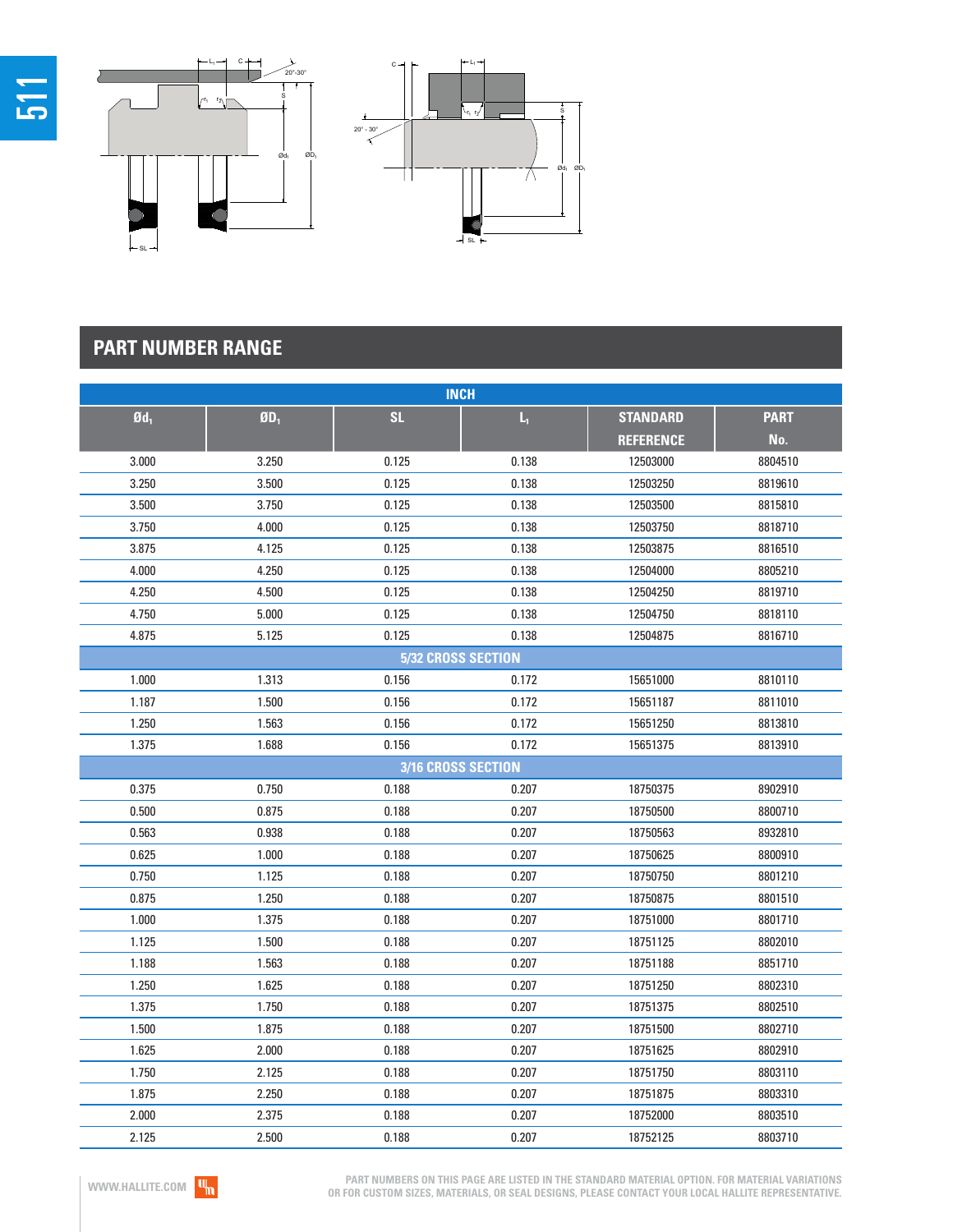





## **PART NUMBER RANGE**

| <b>INCH</b>       |         |                   |                    |                  |             |  |  |
|-------------------|---------|-------------------|--------------------|------------------|-------------|--|--|
| $\mathfrak{gd}_1$ | $$D_1$$ | <b>SL</b>         | Ц                  | <b>STANDARD</b>  | <b>PART</b> |  |  |
|                   |         |                   |                    | <b>REFERENCE</b> | No.         |  |  |
| 2.250             | 2.625   | 0.188             | 0.207              | 18752250         | 8803910     |  |  |
| 2.375             | 2.750   | 0.188             | 0.207              | 18752375         | 8804010     |  |  |
| 2.500             | 2.875   | 0.188             | 0.207              | 18752500         | 8804110     |  |  |
| 2.625             | 3.000   | 0.188             | 0.207              | 18752625         | 8804210     |  |  |
| 2.750             | 3.125   | 0.188             | 0.207              | 18752750         | 8804410     |  |  |
| 2.875             | 3.250   | 0.188             | 0.207              | 18752875         | 8851010     |  |  |
| 3.000             | 3.375   | 0.188             | 0.207              | 18753000         | 8804610     |  |  |
| 3.125             | 3.500   | 0.188             | 0.207              | 18753125         | 8804710     |  |  |
| 3.250             | 3.625   | 0.188             | 0.207              | 18753250         | 8804810     |  |  |
| 3.375             | 3.750   | 0.188             | 0.207              | 18753375         | 8854210     |  |  |
| 3.500             | 3.875   | 0.188             | 0.207              | 18753500         | 8805010     |  |  |
| 3.625             | 4.000   | 0.188             | 0.207              | 18753625         | 8805110     |  |  |
| 3.750             | 4.125   | 0.188             | 0.207              | 18753750         | 8879410     |  |  |
| 3.875             | 4.250   | 0.188             | 0.207              | 18753875         | 8823510     |  |  |
| 4.000             | 4.375   | 0.188             | 0.207              | 18754000         | 8805310     |  |  |
| 4.125             | 4.500   | 0.188             | 0.207              | 18754125         | 8805410     |  |  |
| 4.250             | 4.625   | 0.188             | 0.207              | 18754250         | 8805510     |  |  |
| 4.375             | 4.750   | 0.188             | 0.207              | 18754375         | 8854310     |  |  |
| 4.500             | 4.875   | 0.188             | 0.207              | 18754500         | 8805710     |  |  |
| 4.625             | 5.000   | 0.188             | 0.207              | 18754625         | 8879510     |  |  |
| 4.875             | 5.250   | 0.188             | 0.207              | 18754875         | 8823610     |  |  |
| 5.125             | 5.500   | 0.188             | 0.207              | 18755125         | 8908510     |  |  |
|                   |         |                   | 7/32 CROSS SECTION |                  |             |  |  |
| 2.500             | 2.937   | 0.218             | 0.240              | 21852500         | 8921410     |  |  |
| 2.563             | 3.000   | 0.218             | 0.240              | 21852563         | 8921510     |  |  |
|                   |         | 1/4 CROSS SECTION |                    |                  |             |  |  |
| 0.313             | 0.813   | 0.250             | 0.275              | 25000313         | 8824710     |  |  |
| 0.375             | 0.875   | 0.250             | 0.275              | 25000375         | 8865810     |  |  |
| 0.500             | 1.000   | 0.250             | 0.275              | 25000500         | 8806310     |  |  |
| 0.625             | 1.125   | 0.250             | 0.275              | 25000625         | 8806410     |  |  |
| 0.750             | 1.250   | 0.250             | 0.275              | 25000750         | 8806510     |  |  |
| 0.875             | 1.375   | 0.250             | 0.275              | 25000875         | 8806610     |  |  |

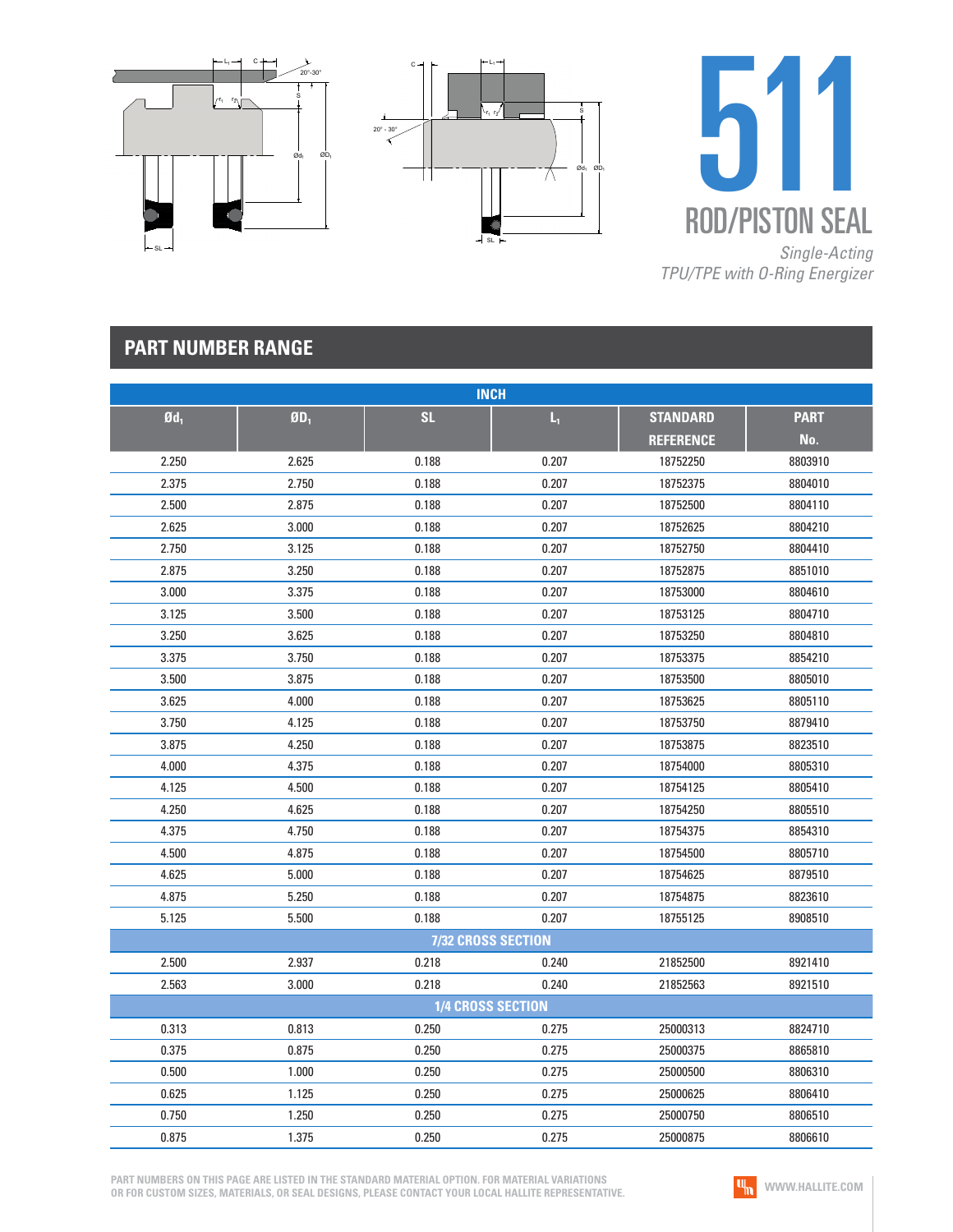

| <b>INCH</b>       |                             |           |       |                  |             |  |  |
|-------------------|-----------------------------|-----------|-------|------------------|-------------|--|--|
| $\mathfrak{gd}_1$ | $\mathbf{g}_{\mathbf{D}_1}$ | <b>SL</b> | L,    | <b>STANDARD</b>  | <b>PART</b> |  |  |
|                   |                             |           |       | <b>REFERENCE</b> | No.         |  |  |
| 0.938             | 1.438                       | 0.250     | 0.275 | 25000938         | 8921010     |  |  |
| 1.000             | 1.500                       | 0.250     | 0.275 | 25001000         | 8806810     |  |  |
| 1.125             | 1.625                       | 0.250     | 0.275 | 25001125         | 8807010     |  |  |
| 1.188             | 1.688                       | 0.250     | 0.275 | 25001188         | 8921210     |  |  |
| 1.250             | 1.750                       | 0.250     | 0.275 | 25001250         | 8807210     |  |  |
| 1.375             | 1.875                       | 0.250     | 0.275 | 25001375         | 8807310     |  |  |
| 1.500             | 2.000                       | 0.203     | 0.223 | 25001500         | 8801310     |  |  |
| 1.500             | 2.000                       | 0.250     | 0.275 | 25001500         | 8807510     |  |  |
| 1.625             | 2.125                       | 0.250     | 0.275 | 25001625         | 8807710     |  |  |
| 1.750             | 2.250                       | 0.250     | 0.275 | 25001750         | 8807810     |  |  |
| 1.875             | 2.375                       | 0.250     | 0.275 | 25001875         | 8808010     |  |  |
| 2.000             | 2.500                       | 0.250     | 0.275 | 25002000         | 8808210     |  |  |
| 2.125             | 2.625                       | 0.250     | 0.275 | 25002125         | 8808410     |  |  |
| 2.250             | 2.750                       | 0.250     | 0.275 | 25002250         | 8808610     |  |  |
| 2.375             | 2.875                       | 0.250     | 0.275 | 25002375         | 8808810     |  |  |
| 2.500             | 3.000                       | 0.203     | 0.223 | 25002500         | 8803610     |  |  |
| 2.500             | 3.000                       | 0.250     | 0.275 | 25002500         | 8809010     |  |  |
| 2.625             | 3.125                       | 0.250     | 0.275 | 25002625         | 8809110     |  |  |
| 2.750             | 3.250                       | 0.250     | 0.275 | 25002750         | 8809210     |  |  |
| 2.875             | 3.375                       | 0.250     | 0.275 | 25002875         | 8809410     |  |  |
| 3.000             | 3.500                       | 0.203     | 0.223 | 25003000         | 8816110     |  |  |
| 3.000             | 3.500                       | 0.250     | 0.275 | 25003000         | 8809610     |  |  |
| 3.250             | 3.750                       | 0.250     | 0.275 | 25003250         | 8810010     |  |  |
| 3.375             | 3.875                       | 0.250     | 0.275 | 25003375         | 8850710     |  |  |
| 3.500             | 4.000                       | 0.203     | 0.223 | 25003500         | 8817210     |  |  |
| 3.500             | 4.000                       | 0.250     | 0.275 | 25003500         | 8810310     |  |  |
| 3.625             | 4.125                       | 0.250     | 0.275 | 25003625         | 8810510     |  |  |
| 3.750             | 4.250                       | 0.250     | 0.275 | 25003750         | 8810610     |  |  |
| 3.875             | 4.375                       | 0.250     | 0.275 | 25003875         | 8810710     |  |  |
| 4.000             | 4.500                       | 0.250     | 0.275 | 25004000         | 8810810     |  |  |
| 4.250             | 4.750                       | 0.250     | 0.275 | 25004250         | 8811210     |  |  |
| 4.375             | 4.875                       | 0.250     | 0.275 | 25004375         | 8811410     |  |  |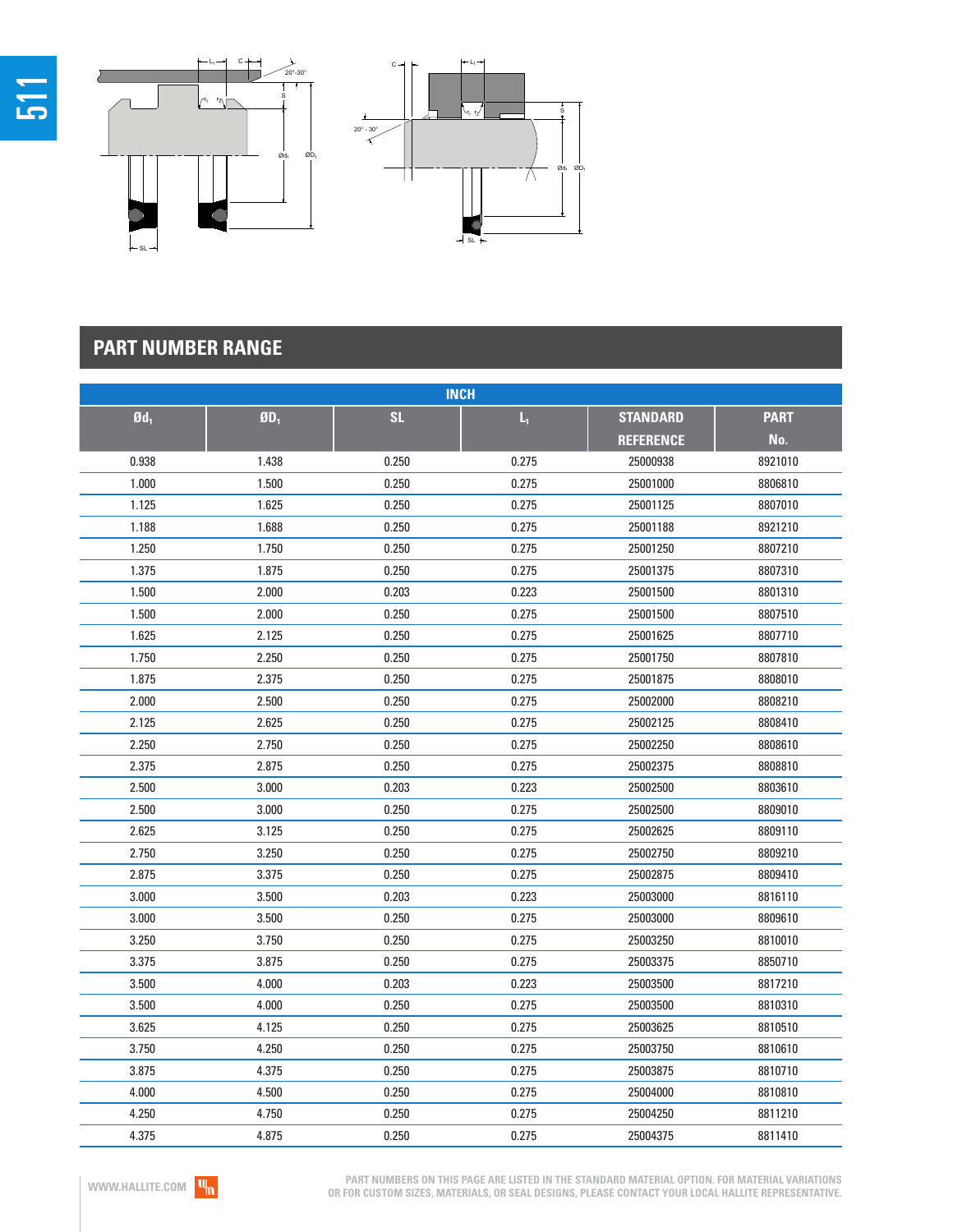





## **PART NUMBER RANGE**

| <b>INCH</b>       |                 |                           |       |                  |             |  |  |
|-------------------|-----------------|---------------------------|-------|------------------|-------------|--|--|
| $\mathfrak{gd}_1$ | ØD <sub>1</sub> | <b>SL</b>                 | L,    | <b>STANDARD</b>  | <b>PART</b> |  |  |
|                   |                 |                           |       | <b>REFERENCE</b> | No.         |  |  |
| 4.500             | 5.000           | 0.203                     | 0.223 | 25004500         | 8804310     |  |  |
| 4.500             | 5.000           | 0.250                     | 0.275 | 25004500         | 8811610     |  |  |
| 4.625             | 5.125           | 0.250                     | 0.275 | 25004625         | 8811810     |  |  |
| 4.750             | 5.250           | 0.250                     | 0.275 | 25004750         | 8811910     |  |  |
| 4.875             | 5.375           | 0.250                     | 0.275 | 25004875         | 8856510     |  |  |
| 5.000             | 5.500           | 0.250                     | 0.275 | 25005000         | 8812010     |  |  |
| 5.250             | 5.750           | 0.250                     | 0.275 | 25005250         | 8812210     |  |  |
| 5.500             | 6.000           | 0.250                     | 0.275 | 25005500         | 8812410     |  |  |
| 5.750             | 6.250           | 0.250                     | 0.275 | 25005750         | 8812610     |  |  |
| 6.000             | 6.500           | 0.250                     | 0.275 | 25006000         | 8812810     |  |  |
| 6.250             | 6.750           | 0.250                     | 0.275 | 25006250         | 8856610     |  |  |
| 6.500             | 7.000           | 0.250                     | 0.275 | 25006500         | 8813110     |  |  |
| 6.750             | 7.250           | 0.250                     | 0.275 | 25006750         | 8813210     |  |  |
| 7.000             | 7.500           | 0.250                     | 0.275 | 25007000         | 8813310     |  |  |
| 7.250             | 7.750           | 0.250                     | 0.275 | 25007250         | 8856710     |  |  |
| 7.500             | 8.000           | 0.250                     | 0.275 | 25007500         | 8813410     |  |  |
| 7.750             | 8.250           | 0.250                     | 0.275 | 25007750         | 8921810     |  |  |
| 8.000             | 8.500           | 0.250                     | 0.275 | 25008000         | 8813610     |  |  |
| 8.250             | 8.750           | 0.250                     | 0.275 | 25008250         | 8856810     |  |  |
| 8.500             | 9.000           | 0.250                     | 0.275 | 25008500         | 8813710     |  |  |
| 11.500            | 12.000          | 0.250                     | 0.275 | 25011500         | 8922210     |  |  |
|                   |                 | 9/32 CROSS SECTION        |       |                  |             |  |  |
| 5.437             | 6.000           | 0.281                     | 0.310 | 28155437         | 8921710     |  |  |
|                   |                 | <b>5/16 CROSS SECTION</b> |       |                  |             |  |  |
| 0.250             | 0.875           | 0.312                     | 0.344 | 31250250         | 8899710     |  |  |
| 0.375             | 1.000           | 0.313                     | 0.344 | 31250375         | 8824910     |  |  |
| 0.688             | 1.313           | 0.312                     | 0.344 | 31250688         | 8906710     |  |  |
| 0.875             | 1.500           | 0.313                     | 0.344 | 31250875         | 8920910     |  |  |
| 1.000             | 1.625           | 0.313                     | 0.344 | 31251000         | 8806910     |  |  |
| 1.125             | 1.750           | 0.313                     | 0.344 | 31251125         | 8807110     |  |  |
| 1.188             | 1.813           | 0.313                     | 0.344 | 31251188         | 8933010     |  |  |
| 1.250             | 1.875           | 0.313                     | 0.344 | 31251250         | 8870010     |  |  |

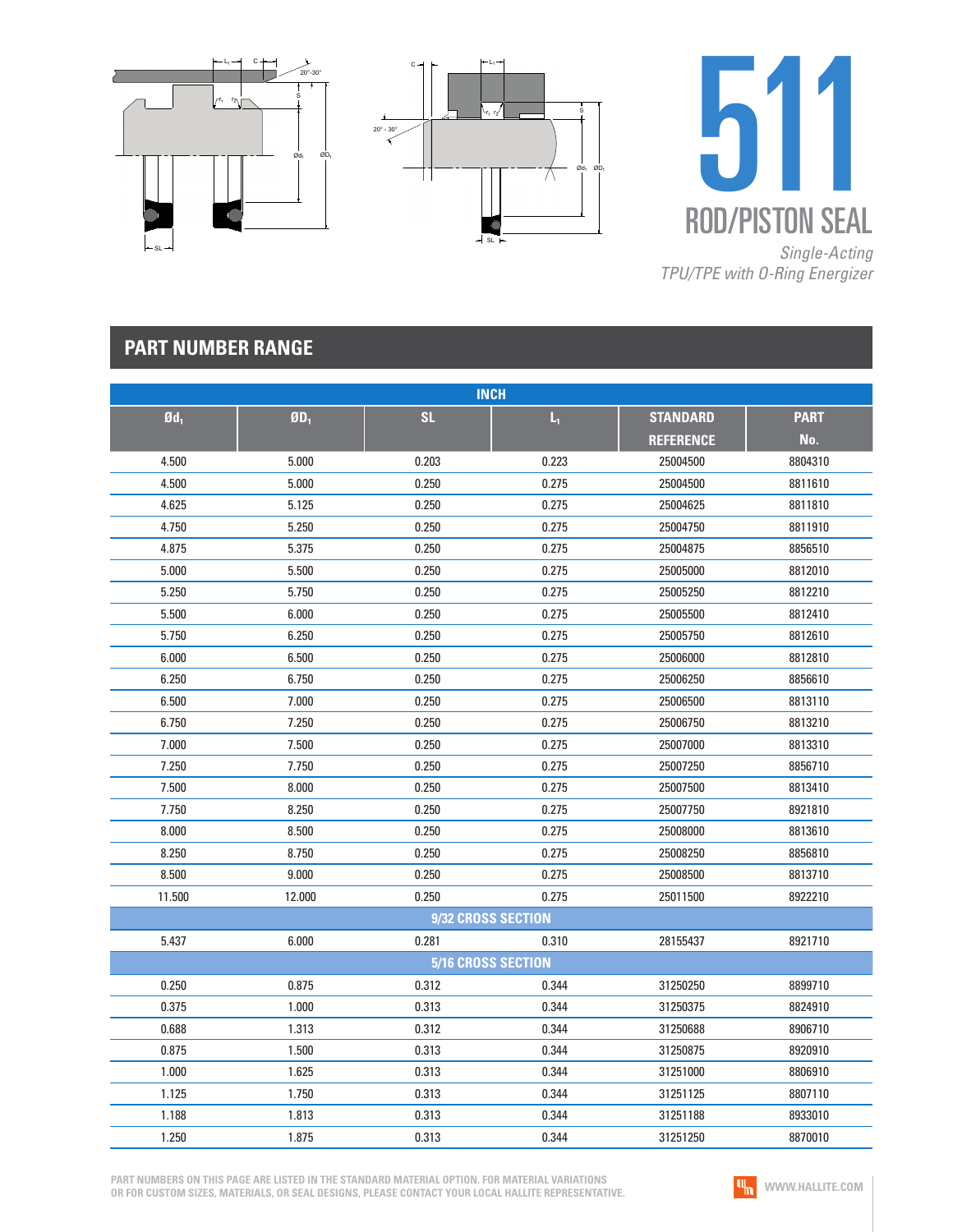

| <b>INCH</b>       |        |           |       |                  |             |  |  |
|-------------------|--------|-----------|-------|------------------|-------------|--|--|
| $\mathfrak{gd}_1$ | $ØD_1$ | <b>SL</b> | L,    | <b>STANDARD</b>  | <b>PART</b> |  |  |
|                   |        |           |       | <b>REFERENCE</b> | No.         |  |  |
| 1.375             | 2.000  | 0.313     | 0.344 | 31251375         | 8807410     |  |  |
| 1.500             | 2.125  | 0.313     | 0.344 | 31251500         | 8807610     |  |  |
| 1.625             | 2.250  | 0.313     | 0.344 | 31251625         | 8850910     |  |  |
| 1.750             | 2.375  | 0.313     | 0.344 | 31251750         | 8807910     |  |  |
| 1.875             | 2.500  | 0.313     | 0.344 | 31251875         | 8808110     |  |  |
| 2.000             | 2.625  | 0.313     | 0.344 | 31252000         | 8808310     |  |  |
| 2.125             | 2.750  | 0.313     | 0.344 | 31252125         | 8808510     |  |  |
| 2.250             | 2.875  | 0.313     | 0.344 | 31252250         | 8808710     |  |  |
| 2.375             | 3.000  | 0.313     | 0.344 | 31252375         | 8808910     |  |  |
| 2.500             | 3.125  | 0.313     | 0.344 | 31252500         | 8870110     |  |  |
| 2.625             | 3.250  | 0.313     | 0.344 | 31252625         | 8851110     |  |  |
| 2.750             | 3.375  | 0.313     | 0.344 | 31252750         | 8809310     |  |  |
| 2.875             | 3.500  | 0.313     | 0.344 | 31252875         | 8809510     |  |  |
| 3.000             | 3.625  | 0.313     | 0.344 | 31253000         | 8809710     |  |  |
| 3.125             | 3.750  | 0.313     | 0.344 | 31253125         | 8809910     |  |  |
| 3.250             | 3.875  | 0.313     | 0.344 | 31253250         | 8879610     |  |  |
| 3.375             | 4.000  | 0.313     | 0.344 | 31253375         | 8810210     |  |  |
| 3.500             | 4.125  | 0.313     | 0.344 | 31253500         | 8810410     |  |  |
| 3.550             | 4.175  | 0.250     | 0.275 | 31253550         | 8899510     |  |  |
| 3.625             | 4.250  | 0.313     | 0.344 | 31253625         | 8851210     |  |  |
| 3.750             | 4.375  | 0.313     | 0.344 | 31253750         | 8870210     |  |  |
| 3.875             | 4.500  | 0.313     | 0.344 | 31253875         | 8870310     |  |  |
| 4.000             | 4.625  | 0.313     | 0.344 | 31254000         | 8810910     |  |  |
| 4.125             | 4.750  | 0.313     | 0.344 | 31254125         | 8811110     |  |  |
| 4.250             | 4.875  | 0.313     | 0.344 | 31254250         | 8811310     |  |  |
| 4.375             | 5.000  | 0.313     | 0.344 | 31254375         | 8811510     |  |  |
| 4.500             | 5.125  | 0.313     | 0.344 | 31254500         | 8811710     |  |  |
| 4.750             | 5.375  | 0.313     | 0.344 | 31254750         | 8879710     |  |  |
| 4.875             | 5.500  | 0.313     | 0.343 | 31254875         | 8921610     |  |  |
| 5.000             | 5.625  | 0.313     | 0.344 | 31255000         | 8812110     |  |  |
| 5.250             | 5.875  | 0.313     | 0.344 | 31255250         | 8856910     |  |  |
| 5.375             | 6.000  | 0.313     | 0.344 | 31255375         | 8812310     |  |  |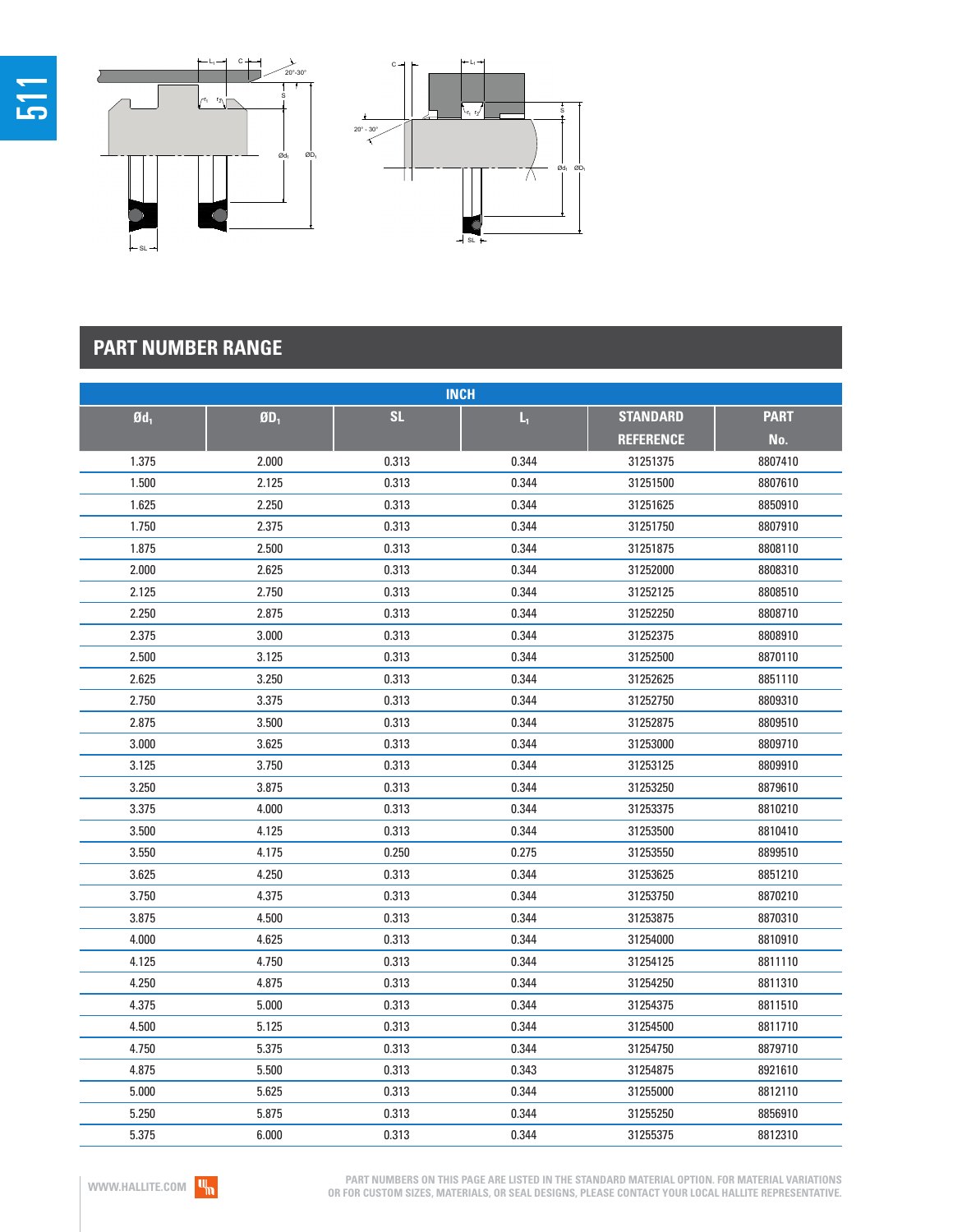





## **PART NUMBER RANGE**

| <b>INCH</b>       |        |                          |             |                  |             |  |  |
|-------------------|--------|--------------------------|-------------|------------------|-------------|--|--|
| $\mathfrak{gd}_1$ | $ØD_1$ | <b>SL</b>                | $L_{\rm i}$ | <b>STANDARD</b>  | <b>PART</b> |  |  |
|                   |        |                          |             | <b>REFERENCE</b> | No.         |  |  |
| 5.500             | 6.125  | 0.313                    | 0.344       | 31255500         | 8812510     |  |  |
| 5.750             | 6.375  | 0.313                    | 0.344       | 31255750         | 8857010     |  |  |
| 6.000             | 6.625  | 0.313                    | 0.344       | 31256000         | 8812910     |  |  |
| 6.250             | 6.875  | 0.313                    | 0.344       | 31256250         | 8857110     |  |  |
| 6.375             | 7.000  | 0.313                    | 0.344       | 31256375         | 8813010     |  |  |
| 6.500             | 7.125  | 0.313                    | 0.344       | 31256500         | 8876610     |  |  |
| 6.750             | 7.375  | 0.313                    | 0.344       | 31256750         | 8857210     |  |  |
| 7.000             | 7.625  | 0.313                    | 0.344       | 31257000         | 8879310     |  |  |
| 7.250             | 7.875  | 0.313                    | 0.344       | 31257250         | 8857310     |  |  |
| 7.375             | 8.000  | 0.313                    | 0.344       | 31257375         | 8876710     |  |  |
| 7.500             | 8.125  | 0.313                    | 0.344       | 31257500         | 8813510     |  |  |
| 7.750             | 8.375  | 0.313                    | 0.344       | 31257750         | 8857410     |  |  |
| 8.000             | 8.625  | 0.313                    | 0.344       | 31258000         | 8876910     |  |  |
| 8.250             | 8.875  | 0.313                    | 0.344       | 31258250         | 8857510     |  |  |
| 8.500             | 9.125  | 0.313                    | 0.344       | 31258500         | 8857610     |  |  |
|                   |        | <b>3/8 CROSS SECTION</b> |             |                  |             |  |  |
| 0.875             | 1.625  | 0.375                    | 0.413       | 37500875         | 8933210     |  |  |
| 1.000             | 1.750  | 0.375                    | 0.413       | 37501000         | 8819110     |  |  |
| 1.125             | 1.875  | 0.375                    | 0.413       | 37501125         | 8921110     |  |  |
| 1.250             | 2.000  | 0.375                    | 0.413       | 37501250         | 8814310     |  |  |
| 1.375             | 2.125  | 0.375                    | 0.413       | 37501375         | 8814410     |  |  |
| 1.500             | 2.250  | 0.375                    | 0.413       | 37501500         | 8814510     |  |  |
| 1.625             | 2.375  | 0.375                    | 0.413       | 37501625         | 8814710     |  |  |
| 1.750             | 2.500  | 0.375                    | 0.413       | 37501750         | 8814810     |  |  |
| 2.000             | 2.750  | 0.375                    | 0.413       | 37502000         | 8814910     |  |  |
| 2.125             | 2.875  | 0.375                    | 0.413       | 37502125         | 8815110     |  |  |
| 2.250             | 3.000  | 0.375                    | 0.413       | 37502250         | 8869910     |  |  |
| 2.500             | 3.250  | 0.375                    | 0.413       | 37502500         | 8815410     |  |  |
| 2.750             | 3.500  | 0.375                    | 0.413       | 37502750         | 8815710     |  |  |
| 3.000             | 3.750  | 0.375                    | 0.413       | 37503000         | 8815910     |  |  |
| 3.250             | 4.000  | 0.375                    | 0.413       | 37503250         | 8816210     |  |  |
| 3.375             | 4.125  | 0.375                    | 0.413       | 37503375         | 8857710     |  |  |

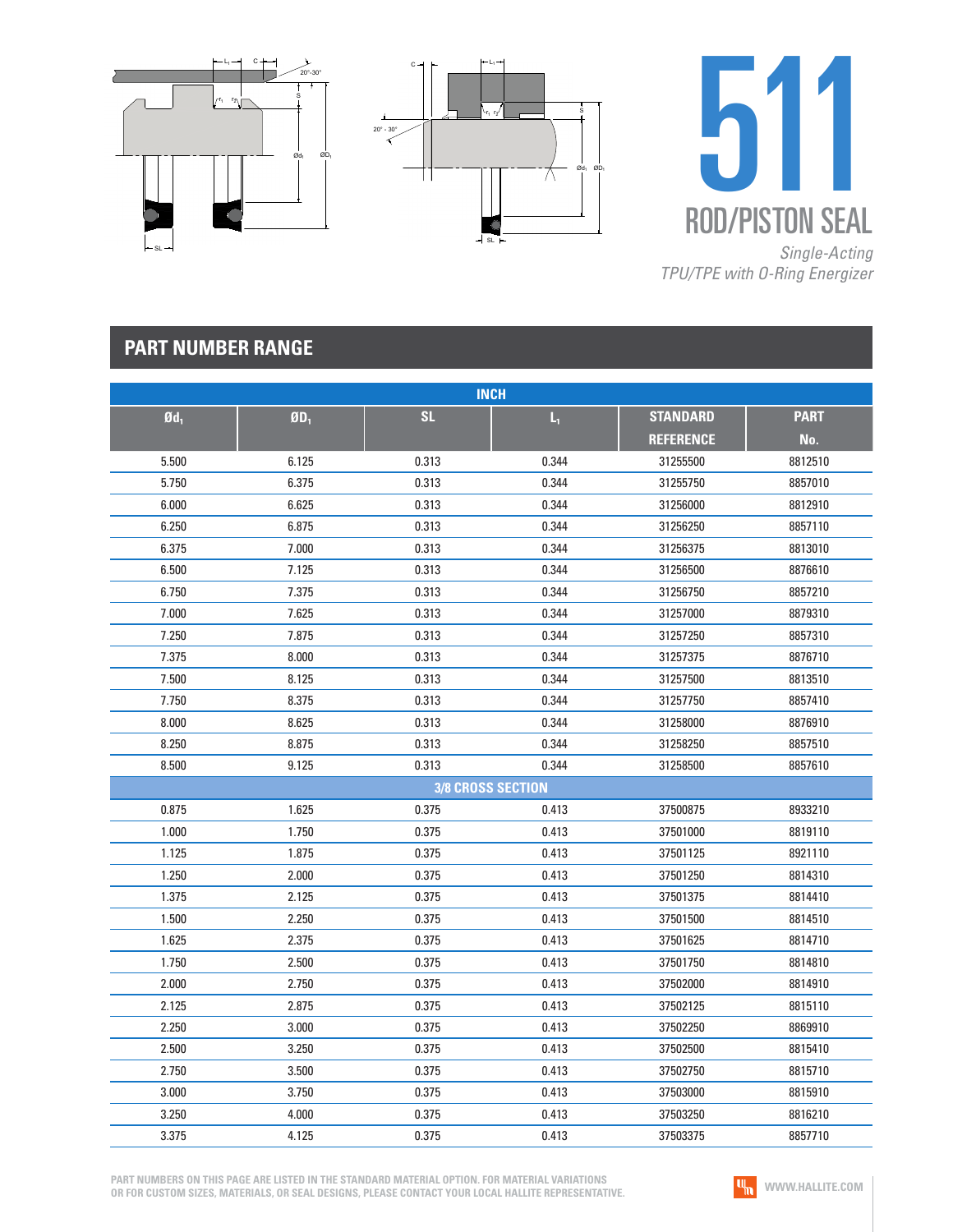

| <b>INCH</b>       |                             |           |                         |                  |             |  |  |  |
|-------------------|-----------------------------|-----------|-------------------------|------------------|-------------|--|--|--|
| $\mathfrak{gd}_1$ | $\mathbf{g}_{\mathbf{D}_1}$ | <b>SL</b> | $\mathsf{L}_\mathsf{I}$ | <b>STANDARD</b>  | <b>PART</b> |  |  |  |
|                   |                             |           |                         | <b>REFERENCE</b> | No.         |  |  |  |
| 3.500             | 4.250                       | 0.375     | 0.413                   | 37503500         | 8816410     |  |  |  |
| 3.625             | 4.375                       | 0.375     | 0.413                   | 37503625         | 8824610     |  |  |  |
| 3.750             | 4.500                       | 0.375     | 0.413                   | 37503750         | 8816610     |  |  |  |
| 3.875             | 4.625                       | 0.375     | 0.413                   | 37503875         | 8819210     |  |  |  |
| 4.000             | 4.750                       | 0.375     | 0.413                   | 37504000         | 8816810     |  |  |  |
| 4.125             | 4.875                       | 0.375     | 0.413                   | 37504125         | 8853210     |  |  |  |
| 4.250             | 5.000                       | 0.375     | 0.413                   | 37504250         | 8817010     |  |  |  |
| 4.500             | 5.250                       | 0.375     | 0.413                   | 37504500         | 8817310     |  |  |  |
| 4.750             | 5.500                       | 0.375     | 0.413                   | 37504750         | 8817510     |  |  |  |
| 5.000             | 5.750                       | 0.375     | 0.413                   | 37505000         | 8817610     |  |  |  |
| 5.250             | 6.000                       | 0.375     | 0.413                   | 37505250         | 8817810     |  |  |  |
| 5.500             | 6.250                       | 0.375     | 0.413                   | 37505500         | 8818010     |  |  |  |
| 5.625             | 6.375                       | 0.375     | 0.413                   | 37505625         | 8814110     |  |  |  |
| 5.750             | 6.500                       | 0.375     | 0.413                   | 37505750         | 8818210     |  |  |  |
| 6.000             | 6.750                       | 0.375     | 0.413                   | 37506000         | 8818310     |  |  |  |
| 6.250             | 7.000                       | 0.375     | 0.413                   | 37506250         | 8818510     |  |  |  |
| 6.500             | 7.250                       | 0.375     | 0.413                   | 37506500         | 8818610     |  |  |  |
| 6.750             | 7.500                       | 0.375     | 0.413                   | 37506750         | 8818810     |  |  |  |
| 7.000             | 7.750                       | 0.375     | 0.413                   | 37507000         | 8877010     |  |  |  |
| 7.250             | 8.000                       | 0.375     | 0.413                   | 37507250         | 8818910     |  |  |  |
| 7.500             | 8.250                       | 0.375     | 0.413                   | 37507500         | 8877110     |  |  |  |
| 7.625             | 8.375                       | 0.375     | 0.413                   | 37507625         | 8814010     |  |  |  |
| 7.750             | 8.500                       | 0.375     | 0.413                   | 37507750         | 8853910     |  |  |  |
| 8.000             | 8.750                       | 0.375     | 0.413                   | 37508000         | 8869210     |  |  |  |
| 8.250             | 9.000                       | 0.375     | 0.413                   | 37508250         | 8851410     |  |  |  |
| 8.750             | 9.500                       | 0.375     | 0.413                   | 37508750         | 8921910     |  |  |  |
| 10.000            | 10.750                      | 0.375     | 0.413                   | 37510000         | 8922010     |  |  |  |
| 11.000            | 11.750                      | 0.375     | 0.413                   | 37511000         | 8922110     |  |  |  |
| 1/2 CROSS SECTION |                             |           |                         |                  |             |  |  |  |
| 1.500             | 2.500                       | 0.500     | 0.550                   | 50001500         | 8814610     |  |  |  |
| 1.875             | 2.875                       | 0.500     | 0.550                   | 50001875         | 8825510     |  |  |  |
| 2.000             | 3.000                       | 0.500     | 0.550                   | 50002000         | 8815010     |  |  |  |